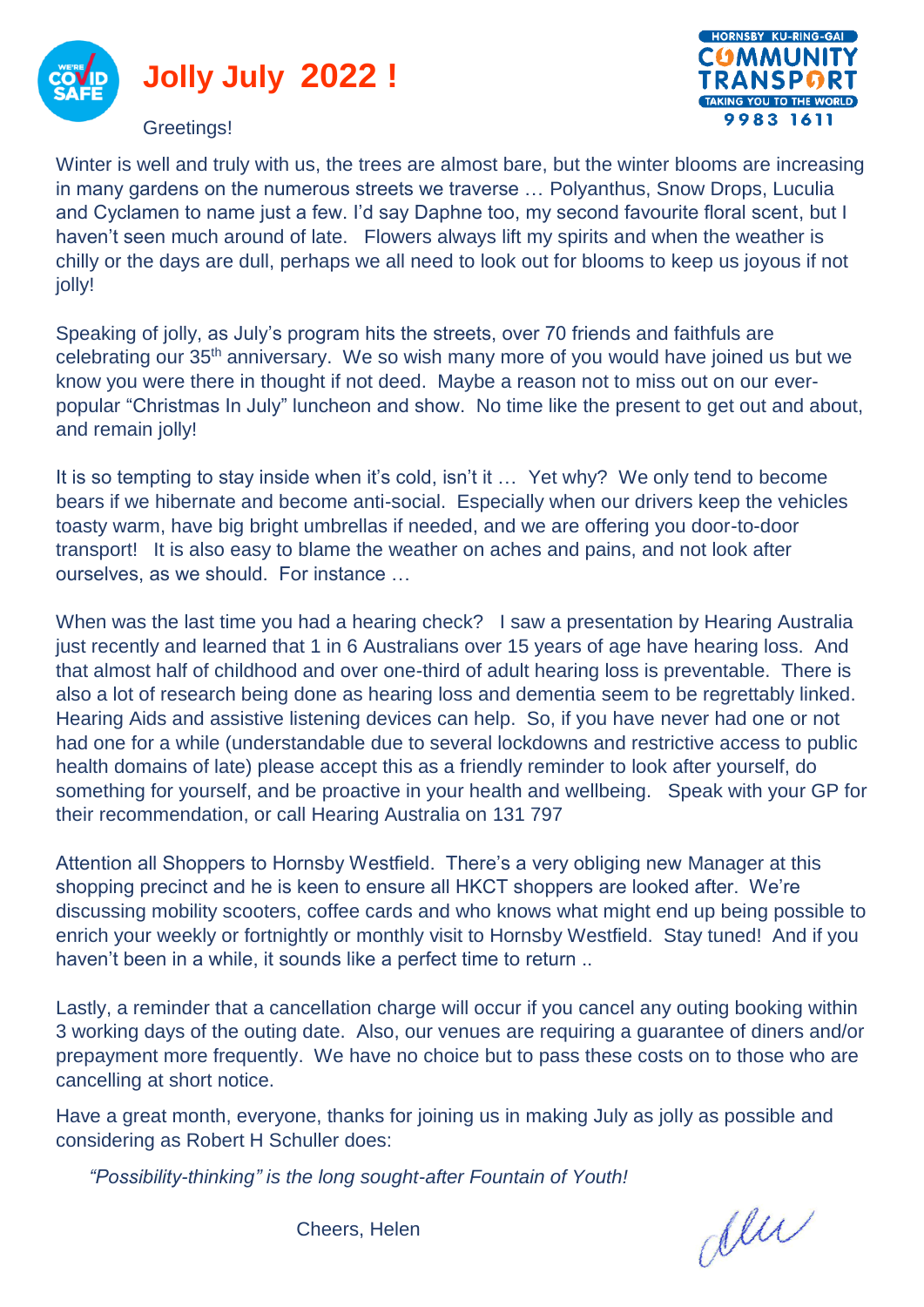

**Proof of vaccination may still be required at venues. A client on an outing may not be fully vaccinated, however, it is their responsibility to pre-check with the venue whether they shall be granted entry. Masks are still mandatory!**

Outings, destinations and/or venues may have to change to meet any

new NSW Health directions.

| Fri<br>1 <sup>st</sup> July<br>Home        | <b>Mooney Mooney Club on the Hawkesbury</b><br>Nestled on the shores of the Hawkesbury River, with views across to Brooklyn,<br>enjoy a tranquil lunch of your choice and cost, with friends old and new!                                                                                                       | \$15 pp / \$25 pc                                                         |  |
|--------------------------------------------|-----------------------------------------------------------------------------------------------------------------------------------------------------------------------------------------------------------------------------------------------------------------------------------------------------------------|---------------------------------------------------------------------------|--|
| Pick-ups<br><b>Sat</b>                     | <b>Ku-ring-gai LGA residents</b><br><b>Annangrove Bunnings &amp; The Australian Brewery</b>                                                                                                                                                                                                                     | <b>Transport Only</b>                                                     |  |
| $2nd$ July<br>Home                         | Come with us for a drive out to the fast-developing countryside, to try some<br>award-winning, hand-crafted brews matched with locally sourced classic pub<br>food. If time permits, we shall browse through Bunnings next door.                                                                                | \$20 pp / \$35 pc                                                         |  |
| Pick-ups                                   | Saturday phone number for cancellations: 0473 478 890                                                                                                                                                                                                                                                           | <b>Transport only</b>                                                     |  |
| 8.45 am<br>Turramurra<br>$9.00$ am         | Monday 4 <sup>th</sup> July - Sydney Jewish Museum (as requested)<br>SYDNEY<br>JEWISH<br>MUSEUM<br>Australia is home to the highest population of Holocaust survivors- second<br>YEARS                                                                                                                          |                                                                           |  |
| Willow Park,<br>Hornsby<br>9.15 am         | only to Israel. We will have a guided one-hour tour and then some time to<br>explore and check out the gift shop. Bring some coins for the coffee machine<br>at the museum. The Roseville Memorial Club is our lunch destination                                                                                | \$35 pp / \$65 pc<br><b>Transport &amp; Tour</b>                          |  |
| <b>Pennant Hills</b><br>Library            | No Home Pickups. Need a Cabcharge home from your pick-up point?<br>Ask for the additional price on booking.                                                                                                                                                                                                     | Lunch at your cost                                                        |  |
| <b>Tues</b>                                | Time and Tide, Dee Why                                                                                                                                                                                                                                                                                          |                                                                           |  |
| 5 <sup>th</sup> July<br>Home<br>Pick-ups   | Anyone hungry? A scenic drive down to the Northern Beaches to enjoy a<br>generous serve of salmon, mash and veggies. Then sticky date pudding and<br>ice-cream for dessert, plus tea and coffee.<br>Just what the doctor ordered!                                                                               | \$50 pp / \$95 pc<br>Includes meal                                        |  |
| <b>Fri</b>                                 | <b>Mooney Mooney Club, on the Hawkesbury</b>                                                                                                                                                                                                                                                                    |                                                                           |  |
| 8 <sup>th</sup> July<br>Home<br>Pick-ups   | Nestled on the shores of the Hawkesbury River, with views across to Brooklyn,<br>enjoy a tranquil lunch of your choice and cost, with friends old and new!<br><b>Hornsby LGA residents</b>                                                                                                                      | \$15 pp / \$25 pc<br><b>Transport Only</b>                                |  |
| <b>Tues</b>                                | <b>The Vintage Pantry, Galston</b>                                                                                                                                                                                                                                                                              | Vintage Pantry                                                            |  |
| 12 <sup>th</sup> July<br>Home<br>Pick-ups  | Remember the old Greenshades Café at the roundabout in Galston? Let's<br>check out the new version after a scenic drive through our fast disappearing<br>countryside. Enjoy alternate serves of Fish n Chips or Pumpkin Soup with<br>sourdough, then scones with jam & cream, tea & coffee Yum!                 | SECRET GARDEN<br>SURFERE REE<br>\$45 pp / \$85 pc<br><b>Includes meal</b> |  |
| 8.15 am                                    | Friday 15th July - Vaucluse House & Rose Bay                                                                                                                                                                                                                                                                    |                                                                           |  |
| Turramurra                                 | Due to popular demand, we will take a trip back to the 1830's to the home of                                                                                                                                                                                                                                    |                                                                           |  |
| 8.30 am<br>Willow Park,<br>Hornsby         | Sarah & William Wentworth and their 10 children. Explore their grand house<br>with its many staircases, visit the nursery to see what toys the Wentworth<br>children would have played with, and hunt for the hidden toilet in each<br>bedroom! Museum entry is \$12 payable only online or by card on the day. |                                                                           |  |
| 9.00 am<br><b>Pennant Hills</b><br>Library | Afterwards, Club Rose Bay for lunch at your own cost and choice.<br>No Home Pickups. Need a Cabcharge home from your pick-up point?<br>Ask for the additional price on booking.                                                                                                                                 | \$20 pp / \$35 pc<br><b>Transport only</b>                                |  |
| <b>Sat</b>                                 | <b>Bells Line of Road – Archibald Hotel</b>                                                                                                                                                                                                                                                                     |                                                                           |  |
| 16 <sup>th</sup> July                      | This Kurrajong hot spot was named for Archibald Bell who opened the way<br>through to Mount Tomah. The Archibald Hotel provides restaurant quality                                                                                                                                                              |                                                                           |  |
| <b>Early Home</b><br>Pick-ups              | foods, peaceful location, breathtaking views of Sydney. History fused with<br>modern dining and relaxation. Lunch at your own cost.<br>Saturday phone number for cancellations: 0473 478 890                                                                                                                    | $$20$ pp $/$ \$35 pc<br><b>Transport Only</b>                             |  |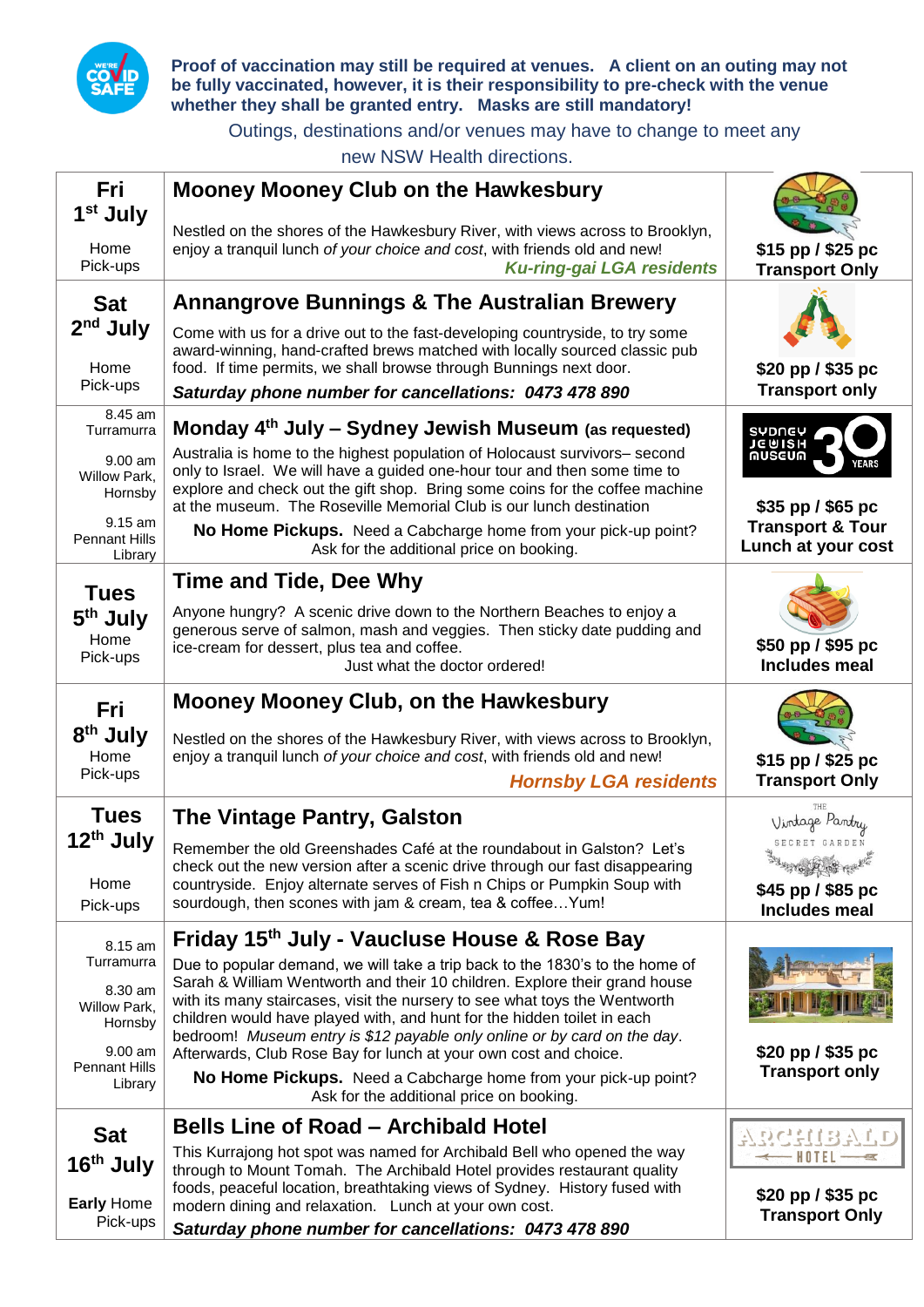| 8.15am<br>Turramurra                                     | Monday 18th July - Lake Macquarie Adventure                                                                                                                                                                                                                                                                                                                                                                                                                                |                                                                                                            |
|----------------------------------------------------------|----------------------------------------------------------------------------------------------------------------------------------------------------------------------------------------------------------------------------------------------------------------------------------------------------------------------------------------------------------------------------------------------------------------------------------------------------------------------------|------------------------------------------------------------------------------------------------------------|
| 8.30 am<br><b>Pennant Hills</b><br>Library               | Head up the freeway to this picturesque area, north of the Central<br>Coast. What Bruce doesn't know about this area, he will happily make<br>up! Lunch at the Belmont 16s Club is at your choice and cost.                                                                                                                                                                                                                                                                |                                                                                                            |
| 8.45am<br><b>Willow Park</b><br>Hornsby                  | No Home Pickups. Need a Cabcharge home from your pick-up<br>point? Ask for the additional price on booking.                                                                                                                                                                                                                                                                                                                                                                | \$20 pp / \$35 pc<br><b>Transport Only</b>                                                                 |
| <b>Tues</b><br>19 <sup>th</sup> July<br>Home<br>Pick-ups | <b>North Richmond Panthers</b><br>Jump in our warm bus, leave winter behind and head up the Windsor<br>Road to the Hawkesbury Valley at the foot of the Blue Mountains.<br>Then, tuck into their Roast of the Day, with alternate serves of<br>chocolate brownie or carrot cake for dessert, with a tea or coffee from<br>their T+C station.                                                                                                                               | PANTHERS<br><b>NORTH RICHMOND</b><br>$$50$ pp $/$ \$95 pc<br><b>Includes meal</b>                          |
|                                                          | <b>Birkenhead Point / Sydney Fish Markets</b>                                                                                                                                                                                                                                                                                                                                                                                                                              |                                                                                                            |
| <b>Fri</b><br>22 <sup>nd</sup> July<br>Home              | Winter is a fantastic time to enjoy Australian seafood. Firstly, many<br>species put on fat in response to colder waters, and are therefore<br>juicier and more flavoursome than in other seasons. Secondly,<br>reduced demand in winter means you have the chance to score<br>yourself a deal. Or maybe just visit Birkenhead Point and shop.<br><b>Bring</b>                                                                                                             | <b>SYDNEY</b><br><b>FISH MARKET</b><br>AUSTRALIA'S<br>ME OF SEAFOOD                                        |
| Pick-ups                                                 | your insulated shopping bags.<br><b>Hornsby LGA residents</b>                                                                                                                                                                                                                                                                                                                                                                                                              | \$20 pp / \$35 pc<br><b>Transport only</b>                                                                 |
| <b>Tuesday</b>                                           | Christmas in July  at the Fiddler                                                                                                                                                                                                                                                                                                                                                                                                                                          |                                                                                                            |
| 26 <sup>th</sup> July                                    | Be welcomed with a drink on arrival, enjoy a two-course<br>traditional Christmas luncheon, and a one-hour show<br>featuring Nikki Bennet.                                                                                                                                                                                                                                                                                                                                  |                                                                                                            |
| Home<br>Pick-ups                                         | We have a lot of celebrating to catch up on, and this is the<br>time to treat yourself!                                                                                                                                                                                                                                                                                                                                                                                    | \$70pp / \$135 pc<br><b>Includes Xmas</b><br><b>Lunch &amp; Show!</b>                                      |
| <b>Thursdays</b><br>with transport                       | Have you heard about "D-Caf Connections" café for people<br>living with early or mid-stages of dementia? It's a true opportunity to<br>socialise, relax and discover ways to live well with dementia. Held<br>each Thursdays, 10am-12 noon at The Warrawee Club, family<br>members are welcome too.<br>Call Fiona on 0402 837 877 to book your place. Then, call our office<br>on 9983 1611 to book individual transport.                                                  | Dementia<br>Australia<br>\$15 pp / \$25 pc<br><b>Transport Only</b>                                        |
| As of Mon<br>20 <sup>th</sup> June                       | Hooray Ku-ring-gai's Libraribus is BACK<br>Call Phil B on 0401 972 461 Monday - Wednesday to book your seat                                                                                                                                                                                                                                                                                                                                                                |                                                                                                            |
| Fri<br>29 <sup>th</sup> July<br>Home<br>Pick-ups         | <b>Birkenhead Point / Sydney Fish Markets</b><br>Winter is a fantastic time to enjoy Australian seafood. Firstly, many<br>species put on fat in response to colder waters, and are therefore<br>juicier and more flavoursome than in other seasons. Secondly,<br>reduced demand in winter means you have the chance to score<br>yourself a deal. Or maybe just visit Birkenhead Point and shop. Bring<br>your insulated shopping bags.<br><b>Ku-ring-gai LGA residents</b> | <b>SYDNEY</b><br>FISH MARKET<br>AUSTRALIA'S<br>ME OF SEAFOOD<br>\$20 pp / \$35 pc<br><b>Transport only</b> |
|                                                          | Brooklyn - always a great day out!                                                                                                                                                                                                                                                                                                                                                                                                                                         |                                                                                                            |
| <b>Sat</b><br>30 <sup>th</sup> July<br>Home              | It's always a fun day with our weekend warriors, so set road-sail and<br>see where the wind and sunshine take you! So much choice for<br>morning tea & then lunch at this lovely, old-fashioned fishing village,                                                                                                                                                                                                                                                           |                                                                                                            |
| Pick-ups                                                 | even if you don't drink tea or eat fish!                                                                                                                                                                                                                                                                                                                                                                                                                                   | \$15 pp / \$25 pc<br><b>Transport</b>                                                                      |
|                                                          | Saturday phone number for cancellations: 0473 478 890                                                                                                                                                                                                                                                                                                                                                                                                                      |                                                                                                            |

**\* Prices applicable to CHSP eligible clients of HKCT only. Other client prices on application. \***

**Cancellations within 3 working days of any outing now incurs a cancellation charge**